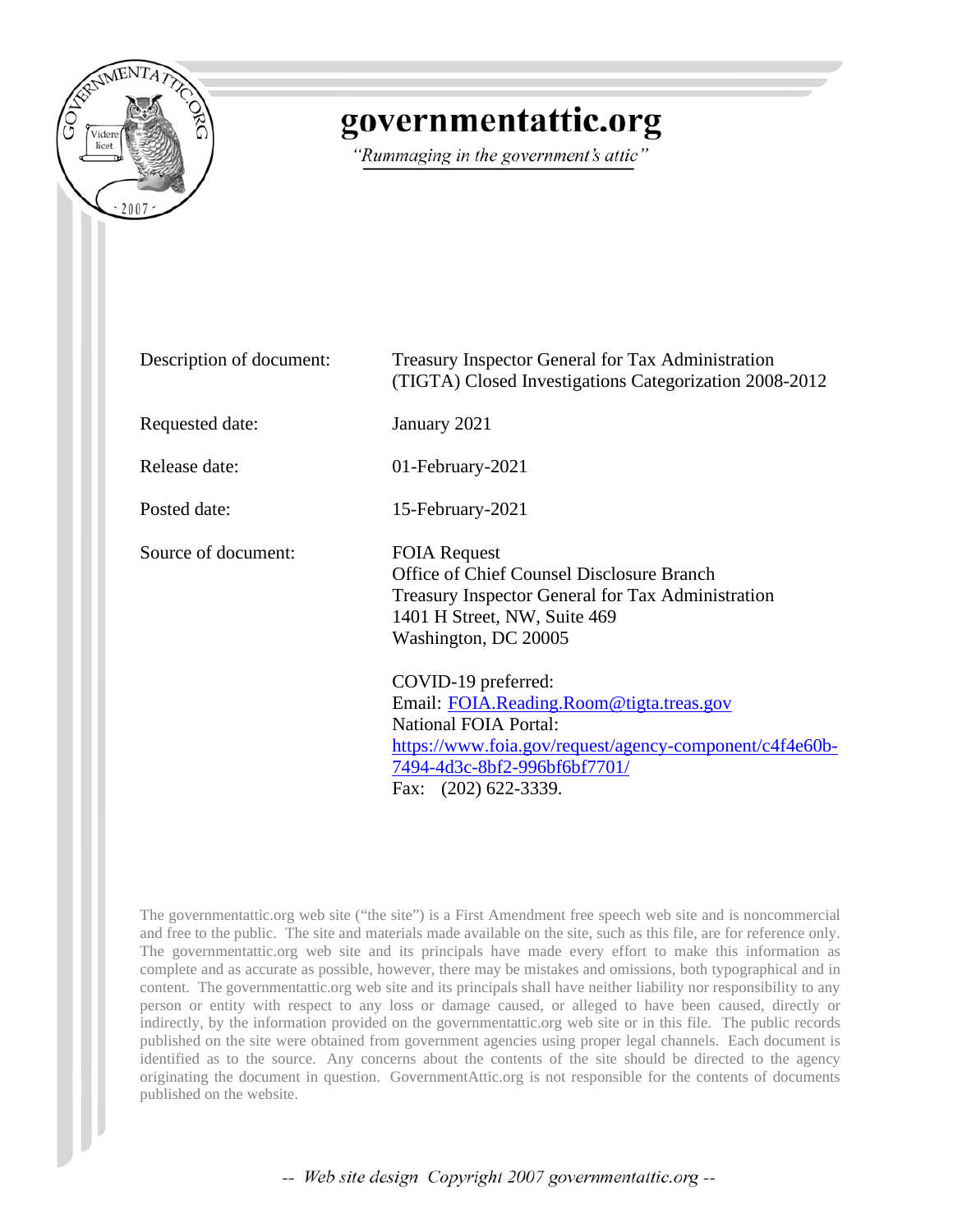## Page 1

|  | FOIA Request |  |
|--|--------------|--|
|--|--------------|--|

 $\sim$ 

 $\bar{.}$ 

|                                                              | CY 2008        | CY 2009                 | CY 2010        | CY 2011        | $\sqrt{\text{CV }2012}$ |
|--------------------------------------------------------------|----------------|-------------------------|----------------|----------------|-------------------------|
| THREAT (NON-IRS EMPLOYEE SUBJECT)                            | 343            | 310                     | 361            | 486            | 338                     |
| PHYSICAL ASSAULT (NON-IRS EMPLOYEE SUBJECT)                  | 22             | 14                      | 21             | 17             | 16                      |
| CORRUPT INTERFERENCE/HARASSMENT (8300's, LIENS FILED, ETC.)  | 98             | 81                      | 94             | 99             | 101                     |
| <b>BOMB THREAT</b>                                           | 27             | 11                      | 11             | 19             | 20                      |
| <b>BOMB/INCENDIARY DEVICE</b>                                | $\overline{2}$ | $\mathbf{1}$            | $\mathbf{1}$   | 3              | 1                       |
| <b>BIOLOGICAL/CHEMICAL SUBSTANCE</b>                         | 16             | 8                       | 8              | 9              | 8                       |
| <b>SUICIDE THREAT</b>                                        | 0              | $\Omega$                | $\Omega$       | 106            | 474                     |
| <b>ARMED ESCORT</b>                                          | 0              | 13                      | 26             | 77             | 74                      |
| <b>5 YEAR UPDATE</b>                                         | 0              | $\mathbf{0}$            | 0              | 22             | 158                     |
| <b>WORKPLACE VIOLENCE (IRS EMPLOYEE SUBJECT)</b>             | 154            | 146                     | 135            | 151            | 132                     |
| <b>THREAT ASSESSMENT</b>                                     | 593            | 639                     | 740            | 859            | 360                     |
| <b>BRIBE/GRATUITY</b>                                        | 59             | 48                      | 65             | 44             | 38                      |
| <b>EXTORTION</b>                                             | 7              | 8                       | 3              | 6              | 3                       |
| UNAUTHORIZED ACCESS TO TAX RETURN INFORMATION                | 375            | 409                     | 345            | 267            | 290                     |
| UNAUTHORIZED ACCESS TO NON TAX INFORMATION                   | 46             | 20                      | 25             | 27             | 23                      |
| UNAUTHORIZED DISCLOSURE                                      | 70             | 91                      | 69             | 79             | 109                     |
| <b>MAIL FRAUD</b>                                            | 6              | $\mathbf{3}$            | 6              | 11             | 7                       |
| <b>WIRE FRAUD</b>                                            | 10             | 18                      | $\overline{7}$ | 20             | 13                      |
| <b>CONFLICT OF INTEREST</b>                                  | 12             | 13                      | 10             | 25             | 12                      |
| UNLAWFUL COMPENSATION OR UNJUST ENRICHMENT OF IRS EMPLOYEE   | 8              | 11                      | 18             | 14             | 12                      |
| <b>MONEY LAUNDERING</b>                                      | 5              | 6                       | 4              | 9              | $\mathbf{1}$            |
| <b>PREFERENTIAL TREATMENT</b>                                | 3              | $\overline{2}$          | $\overline{2}$ | 6              | 5.                      |
| THEFT/EMBEZZLEMENT-TRAVEL VOUCHER                            | 6              | 18                      | 21             | 17             | 20                      |
| THEFT/EMBEZZLEMENT-ANOTHER AGENCY PROGRAM                    | 40             | 65                      | 118            | 85             | 54                      |
| THEFT/EMBEZZLEMENT-TAX REMITTANCE (LOCKBOX)                  | 14             | 15                      | 18             | 13             | 13                      |
| THEFT/EMBEZZLEMENT-REFUND                                    | 95             | 108                     | 119            | 132            | 59                      |
| THEFT/EMBEZZLEMENT-TAX REMITTANCE (NON-LOCKBOX)              | 43             | 36                      | 39             | 44             | 17                      |
| THEFT/EMBEZZLEMENT-BY USE OF FRAUDULENT FINANCIAL INSTRUMENT | 15             | 14                      | 11             | 11             | $\overline{7}$          |
| THEFT/EMBEZZLEMENT-TELEMARKETING SCHEME                      | 8              | 7                       | $\mathbf{1}$   | 1              | 1                       |
| THEFT/EMBEZZLEMENT-GOVERNMENT PURCHASE CARD                  | 10             | 12                      | 15             | $\overline{7}$ | 11                      |
| THEFT/EMBEZZLEMENT-IRS FUNDS OR PROPERTY (NON-IT ASSET)      | 73             | 65                      | 67             | 60             | 47                      |
| THEFT/EMBEZZLEMENT-NON-IRS FUNDS OR PROPERTY                 | 46             | 37                      | 46             | 30             | 27                      |
| <b>IDENTITY THEFT</b>                                        | 14             | 9                       | 17             | 11             | 5.                      |
| <b>CONTRACT FRAUD</b>                                        | 12             | 13                      | 13             | 12             | 9.                      |
| <b>RECOVERY ACT FRAUD</b>                                    | 0              | $\overline{\mathbf{3}}$ | 0              | 12             | 6.                      |
| CONSPIRACY                                                   | 10             | 9                       | 20             | 17             | 8                       |

 $\mathcal{A}^{(1)}$ 

 $\sim$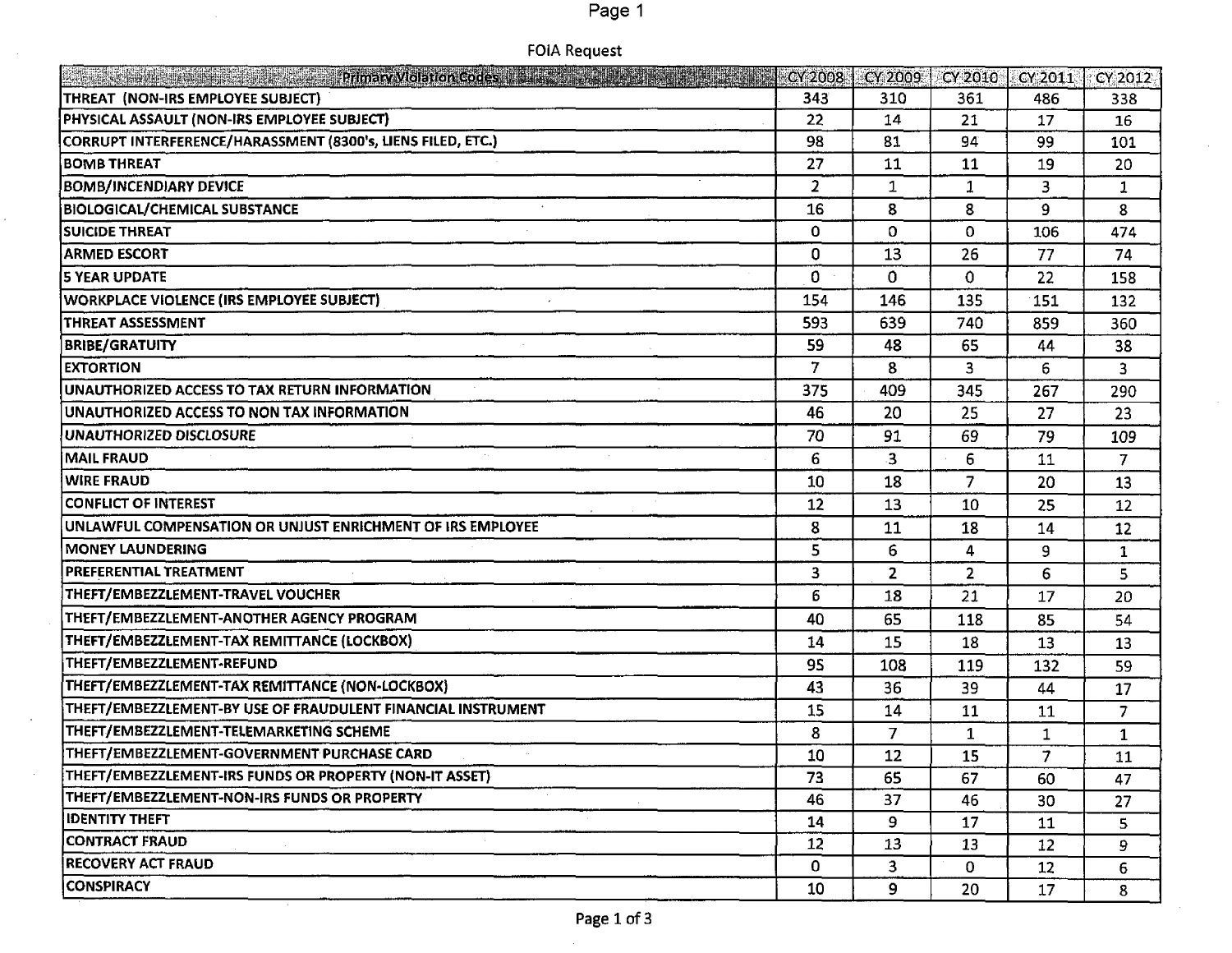|--|--|

| FOIA Request |  |
|--------------|--|
|--------------|--|

| <b>The additional to the component of the contract of the state of the contract of the contract of the contract of the contract of the contract of the contract of the contract of the contract of the contract of the contract </b> |                | $CV2008$ $CV2009$ $CV2010$ |                | CY 2011        | CY 2012      |
|--------------------------------------------------------------------------------------------------------------------------------------------------------------------------------------------------------------------------------------|----------------|----------------------------|----------------|----------------|--------------|
| <b>ACCESSORY AFTER THE FACT</b>                                                                                                                                                                                                      | 0              | $2^{\circ}$                | 0              | 0              | 0.           |
| <b>OBSTRUCTION OF JUSTICE</b>                                                                                                                                                                                                        | $\overline{7}$ | 8                          | 5              | 4              | 6.           |
| <b>INTERCEPTION OF ELECTRONIC COMMUNICATIONS</b>                                                                                                                                                                                     | $\mathbf{1}$   | $\overline{\mathbf{3}}$    | $\overline{2}$ | 4              | 1            |
| <b>VIOLATION OF CIVIL RIGHTS (NON-1203)</b>                                                                                                                                                                                          | 4              | $\Omega$                   | $\Omega$       | $\overline{2}$ | 0.           |
| MISUSE OF TREASURY/IRS NAMES OR SEALS                                                                                                                                                                                                | 50             | 35                         | 30             | 44             | 43           |
| <b>FALSE STATEMENT</b>                                                                                                                                                                                                               | 297            | 305                        | 370            | 349            | 259          |
| <b>FALSE STATEMENT-TAX RETURNS</b>                                                                                                                                                                                                   | 22             | 27                         | 20             | 41             | 31           |
| LOSS/THEFT IT ASSET-PII (COMPUTER, SERVER, BLACKBERRY, CD/DVD, FLASH DRIVE, PII DOCUMENT)                                                                                                                                            | 122            | 108                        | 111            | 88             | 88           |
| <b>DESTRUCTION OF TAX RETURNS/TAXPAYERS RECORDS (NON-1203)</b>                                                                                                                                                                       | 6              | 3                          | 4              | 9.             | 3            |
| <b>DESTRUCTION OF GOVERNMENT PROPERTY</b>                                                                                                                                                                                            | $\overline{7}$ | 10                         | 5              | 5              | 12           |
| MISUSE OF GOVT COMPUTERS/SOFTWARE VIOLATIONS (NON-UNAX) (NOT INTERNET OR E-MAIL)                                                                                                                                                     | 10             | 9                          | 20             | 9              | 9.           |
| PROHIBITED GAMBLING ON GOVERNEMENT PREMISES                                                                                                                                                                                          | 0              | 0                          | 13             | 20             | 0            |
| <b>COMPUTER INTRUSION / SABOTAGE</b>                                                                                                                                                                                                 | 27             | 25                         | 5              | 5              | 7            |
| <b>CHILD PORNOGRAPHY</b>                                                                                                                                                                                                             | 0              | 5                          | 1              | $\overline{2}$ | 4            |
| <b>IMPERSONATION</b>                                                                                                                                                                                                                 | 63             | 39                         | 44             | 33             | 41           |
| SEXUAL HARASSMENT                                                                                                                                                                                                                    | 6              | 4                          | 12             | 13             | 14           |
| POSSESSION / USE / SALE / MANUFACTURING OF DRUGS                                                                                                                                                                                     | 28             | 22                         | 24             | 18             | 25           |
| 1203: UNAUTHORIZED SEIZURE OF TAXPAYER ASSETS                                                                                                                                                                                        | 0              | 1                          | 3              | $\mathbf 0$    | $\mathbf{1}$ |
| 1203: FALSE STATEMENT UNDER OATH                                                                                                                                                                                                     | 0              | 1                          | $\mathbf{1}$   | 0              | $\mathbf{1}$ |
| 1203: FALSIFY/DESTROY DOCUMENTS TO HIDE WORK ERROR                                                                                                                                                                                   | 10             | 8                          | 13             | 9              | 17           |
| 1203: CONVICTED OF ASSAULT/BATTERY IN CONNECTION W/IRS DUTIES                                                                                                                                                                        | 1              | 0                          | 1              | 0              | 0            |
| 1203: VIOLATED IRC/IRM TO RETALIATE OR HARASS                                                                                                                                                                                        | 20             | 20                         | 14             | 20             | 15           |
| 1203: WILLFULLY UNTIMELY FILES FEDERAL TAX RETURN                                                                                                                                                                                    | 3              | $\overline{2}$             | 1              | $\mathbf{1}$   | $\mathbf 1$  |
| 1203: WILLFULLY UNDERSTATES FEDERAL TAX LIABILITY                                                                                                                                                                                    | 46             | 40                         | 21             | 75             | 37           |
| 1203: THREATENS AUDIT OF TAXPAYER FOR PERSONAL GAIN                                                                                                                                                                                  | 9              | 6                          | $\overline{7}$ | 8              | 8            |
| <b>1203: CIVIL RIGHTS VIOLATIONS</b>                                                                                                                                                                                                 | 3              | 4                          | 3              | $\mathbf{2}$   | 1            |
| 1204: TAX ENFORCEMENT RESULTS USED TO EVALUATE IRS EMPLOYEES                                                                                                                                                                         | $\overline{z}$ | 0                          | 0              | 1              | 0            |
| 1204: TAX ENFORCEMENT RESULTS USED FOR QUOTAS OR GOALS                                                                                                                                                                               | 1              | $\mathbf{1}$               | $\Omega$       | $\mathbf 0$    | 0.           |
| 1204: FALSE CERTIFICATION RE QUOTAS OR GOALS                                                                                                                                                                                         | 0              | 0                          | $\mathbf 0$    | 0              | 1            |
| 3466: FAIR TAX COLLECTION UNUSUAL CONTACT WITH TAXPAYER                                                                                                                                                                              | 0              | $\mathbf{1}$               | 1              | 1              | 3            |
| 3466: DIRECT CONTACT WITH TAXPAYER WITHOUT TAX REPRESENTATIVE CONSENT                                                                                                                                                                | $\mathbf{2}$   | $\mathbf{2}$               | 1              | 2              | 6.           |
| 3466: HARASSMENT/ABUSE BY USE OR THREAT OF USE                                                                                                                                                                                       | 7              | 5.                         | $\overline{2}$ | 6              | 10           |
| 3466: USE OF OBSCENE OR PROFANE LANGUAGE TO ABUSE                                                                                                                                                                                    | $\overline{2}$ | $\mathbf{2}^{\circ}$       | 1              | 0              | 0.           |
| 1105: EXECU BRANCH REQUEST TO CONDUCT OR TERMINATE AUDIT OR INVESTIGATION                                                                                                                                                            | 0              | 0.                         | 0              | $\mathbf{0}$   | 1            |
| 3414: THREAT OF AUDIT TO COERCE TAXPAYER INTO TIP REPORTING                                                                                                                                                                          | 0.             | 0                          | $\mathbf 0$    | 1              | 0            |
| 3468: IRS EMPLOYEE REQUEST OF TAXPAYER TO WAIVE RIGHT TO CIVIL ACTION                                                                                                                                                                | 0              | 0                          | $\mathbf 0$    | 0.             | $\mathbf{1}$ |